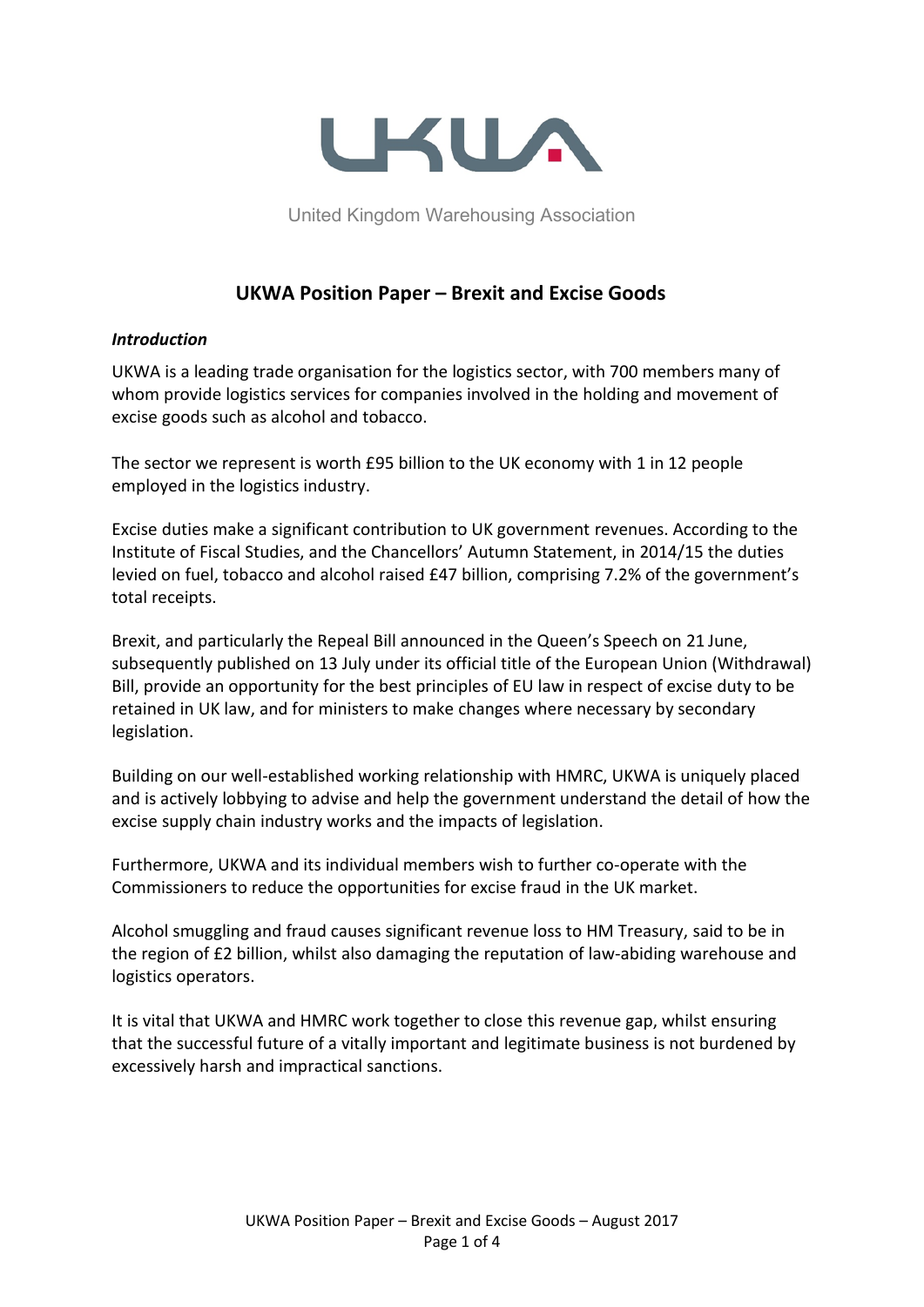# *Importance of working together to safeguard jobs, growth and prosperity*

In July 2007 a Memorandum of Understanding (MOU) was established between the Commissioners of HM Revenue & Customs and UKWA, for the purpose of working together to further promote good practice and mutual assistance

The MOU provides the framework for The Commissioners, where appropriate, to consult fully on new policies and techniques intended to curb alcohol fraud and seek to minimise their impact on the legitimate alcohol trade, and for UKWA and its members to participate fully and proactively in consultations on the development of such policies.

A key intention of the MOU is for The Commissioners, UKWA and its members to jointly establish and maintain procedures and methods of communication, within a legal framework, and for the structured and regular two-way exchange of data and intelligence.

HMRC has now produced a generic industry MOU which is concerned with intelligence sharing and co-operation. UKWA has not yet signed this MOU as there are concerns to be ironed out with HMRC, as the 2007 MOU is more specific and recognises warehousing industry practices, commitments and obligations.

## *UKWA industry role*

It is recognised that UKWA provides direct access to those working at the coal face of the industry. UKWA members operate in a complex environment that requires robust and resilient processes in order to prosper in an increasingly challenging market.

The knowledge and experience of these businesses is vital in helping to shape the processes and legislation of the future. Working collaboratively UKWA shares and exchanges information, promoting common understanding and providing a level of detail to appropriately influence decisions.

## *Lack of proportionality*

UKWA is concerned by the increasingly excessive and disproportionate enforcement on the part of the regulators.

In the quest to capture the fraudsters many legitimate businesses have found themselves subject to unfair and unreasonable assessments and penalties, which in many cases are not legal under EU law. This in turn is leading to costly and unnecessary litigation.

Recent decisions, such as that in the case of *United Wholesale*, where a small family business was penalised to such an extent that the business faced closure, highlights the need for greater cooperation.

In this instance, the most senior Tribunal Judge, Mr Colin Bishop records his mounting astonishment at HMRC's failure to act proportionately and his displeasure at HMRC's reviewing officer acting in a way that was blinkered and unfair. Ignorance of, or reluctance to, acknowledge the rules often leads to such irrational behaviour.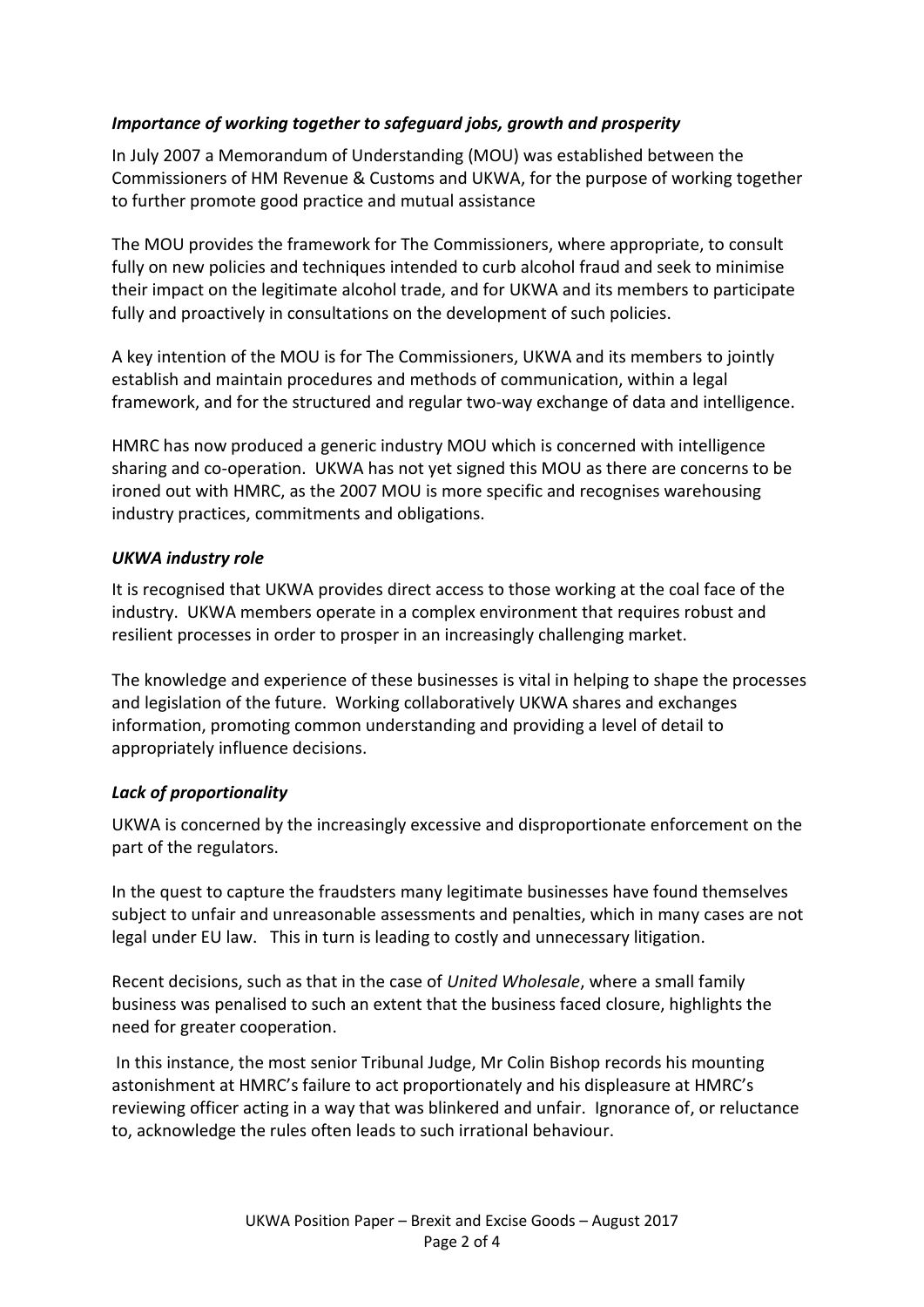Another significant conflict arises from the failure of regulators to recognise the fundamental principle that third party warehouse keepers generally have no interest in the goods or the deals entered into by their clients, the beneficial owners.

This has been a constant and invariable communication by UKWA to HMRC and is just one example of the need for UKWA to continue to lobby and work with HMRC to address these issues.

# *The burden of Due Diligence*

Understandably HMRC have taken steps to close revenue gaps and combat fraud, which in times of austerity and shortage of appropriate regulatory resources, has resulted in asking businesses to undertake ever more onerous auxiliary duties, including risk assessment and due diligence of supply chains which are already highly regulated.

In addition, as a consequence of HMRC's application of the due diligence condition, HMRC is requiring businesses to "police the supply chains", with the threat of revocation of approval in the event of failure.

The legal test for due diligence, as interpreted in the Safe Cellars case, is simply to assess the risk and take appropriate mitigating action, a more appropriate obligation than the burdensome approach currently being taken.

In any event third party public warehouse keepers cannot police supply chains – it is disproportionate and not a role they can practically undertake, given the absence of interest in the goods themselves.

On behalf of its members UKWA seeks and is fully supportive of a reasonable and userfriendly approach, and a reversion to the spirit of cooperation as outlined in the MOU of 2007.

## *Principles of EU law*

Last year, the Court of Justice of the European Union established clearly that excise duty is a tax on consumption and dealt with the consequences of this tax principle. These include the need for a chain of duty suspension for excise goods as near to the actual consumer as possible.

Furthermore, if there is no actual physical departure of goods from the warehouse, there can be no duty liability for errors or technical breaches of UK law.

It is critical that this latter point is implemented immediately and retained post Brexit because this is the area where a great many of the sanctions are currently, and unlawfully, biting.

The fundamental principle that excise is a tax on consumption is crucial to a fair and transparent approach to understanding the true nature of the tax and the point at which duty is precisely due and levied.

UKWA strongly advocates the protection of the principle of consumption tax; it is logical and it is just.